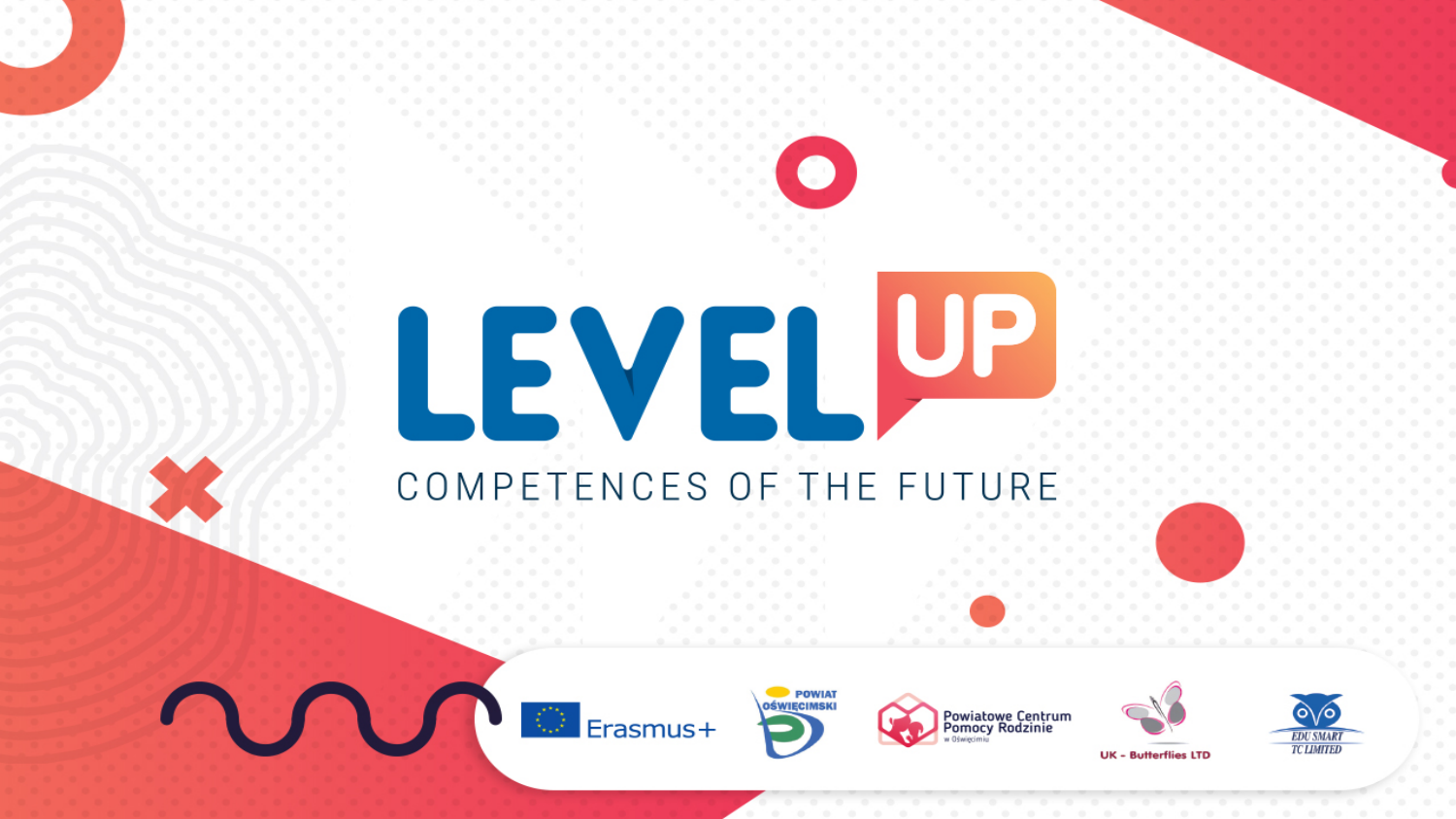**Presentation of information for Social Care professionals working with families using FAMILY STAR method**

## **25th of August 2020, Kells Ireland**



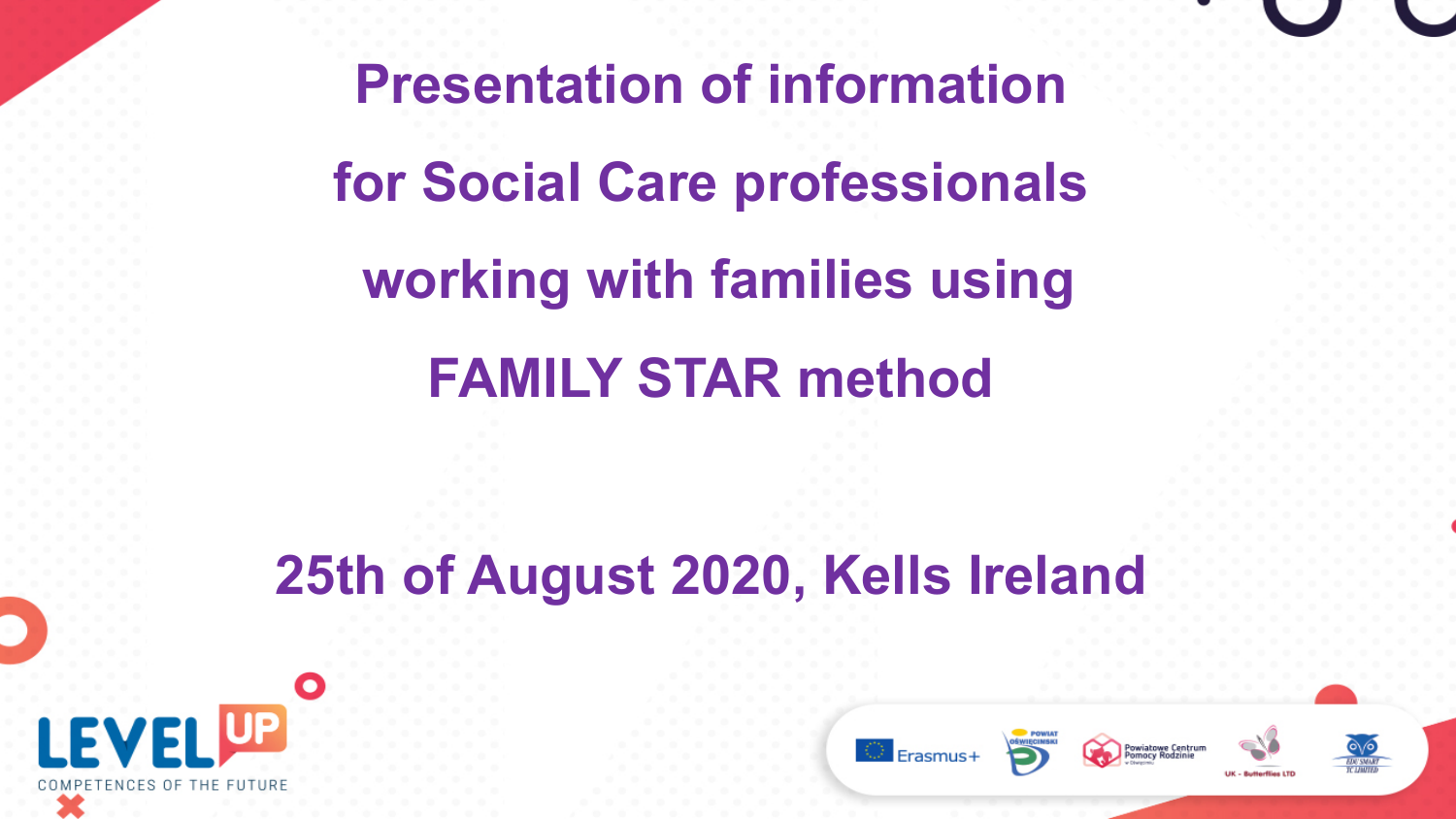**Main goal of our international seminar** 

The main goal of the event is to share, discuss and circulate the outcomes of materials that are available in Polish and English and to adapt the method of working with families which are at risk of social exclusion including immigrant families.

The aim of the event is to enable an implementation and development of a universal set of tools along with a manual for their use to support Family Workers and to raise professional competences of people working in the social care sector.

This will help them the social care sector to support families having difficulties in properly fulfilling the care and educational function of their families including dependants.

**Erasmus** 

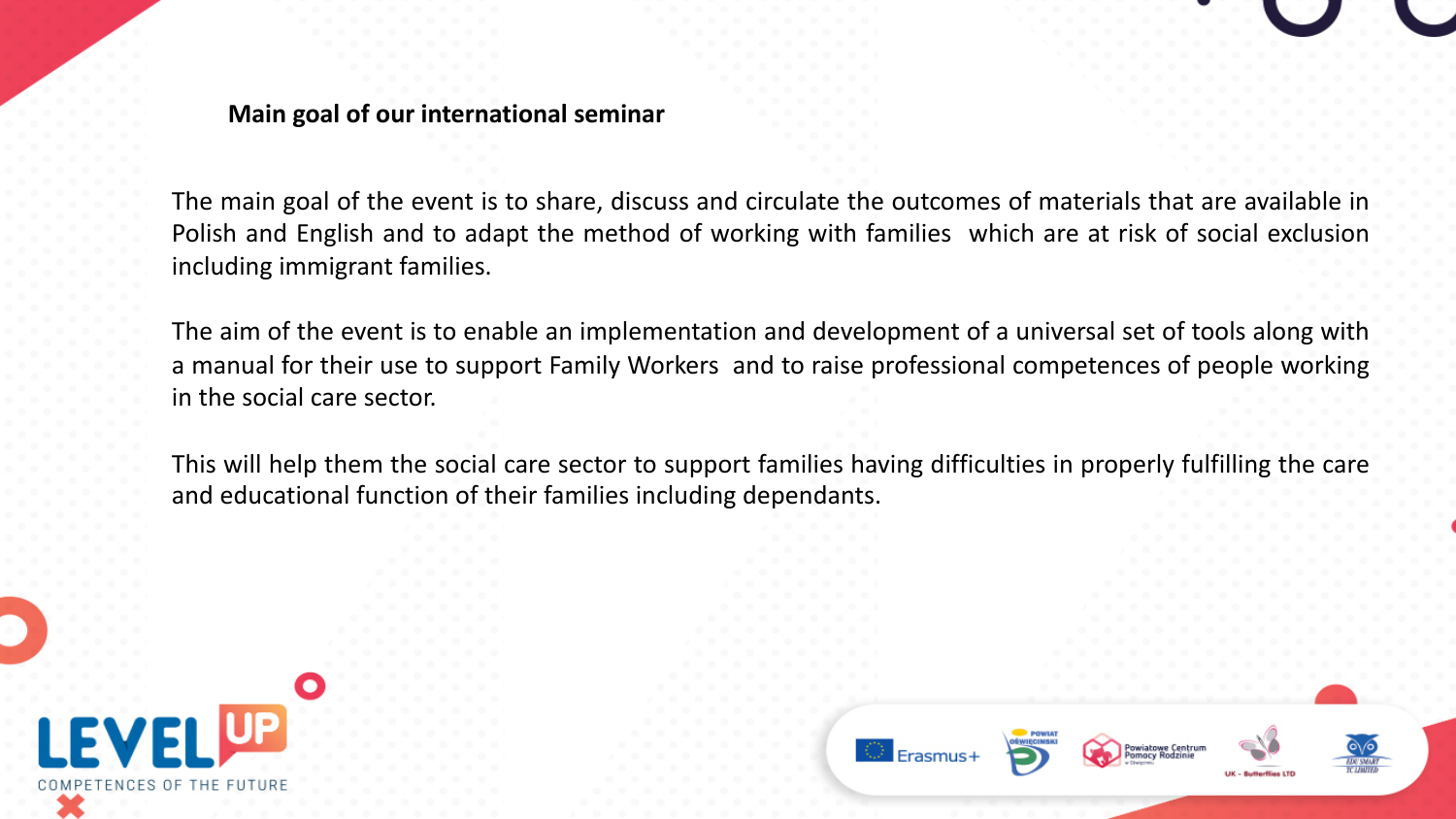#### FAMILY STAR program

FAMILY STAR programme consists of various strategies developed for the Social Workers and Social Care Workers in Poland, UK, Ireland.

The tools, tests, forms, templates, cards, questionnaires are widely used to support parents/ careers and their families by local authorities and voluntary sector services.

Tools and resources can also be used to capture the voice of clients' perspective and needs.

This method enables Social Workers and Social Care workers to be more efficient in their work with no place for being subjective. Rich content developed during this project will give workers and clients the effect of synergy alongside **effective parenting strategies.**



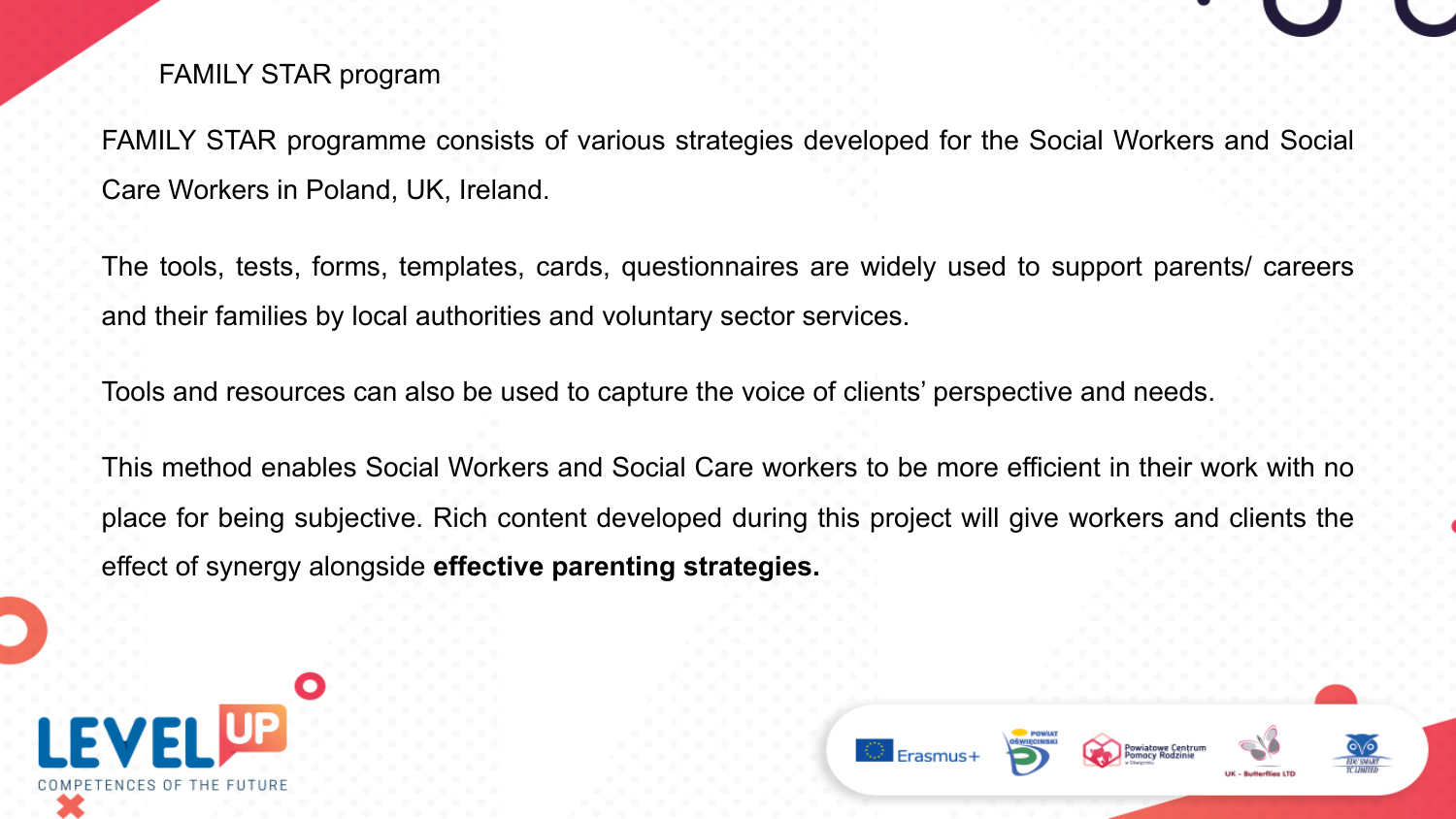FAMILY START – Who is it for?

An international group of experts, representing three partner organizations and working in the social assistance sector, dealing with education and training of adults developed a competence standard (FAMILY STAR) for:

 $\circledcirc$  Erasmus+

Powiatowe Centrum

- Social Workers
- Family support worker assistants
- Social worker assistants

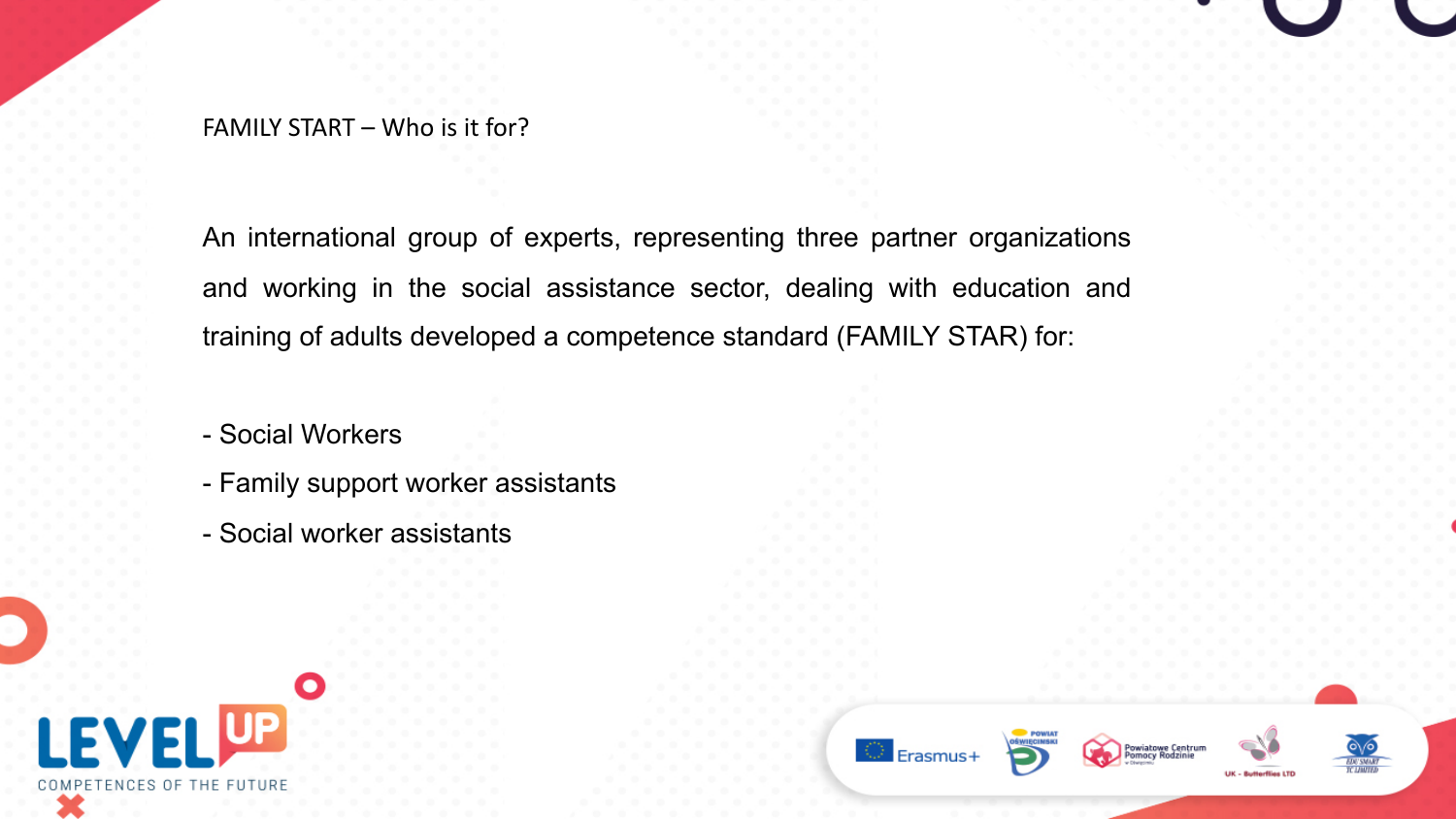## **FAMILY START is a programme for professionals to help to be 'updated'** with an increasing fragmentation of social work into a series of distinctive tasks or roles - such as child protection, adult mental health or working with disabled people - potentially diminishes collective professional identity.

Our work on this topic has led us to consider social work professionalism as a shared endeavour, with common values, norms and culture, in which - despite initial appearances - we are all engaged together.



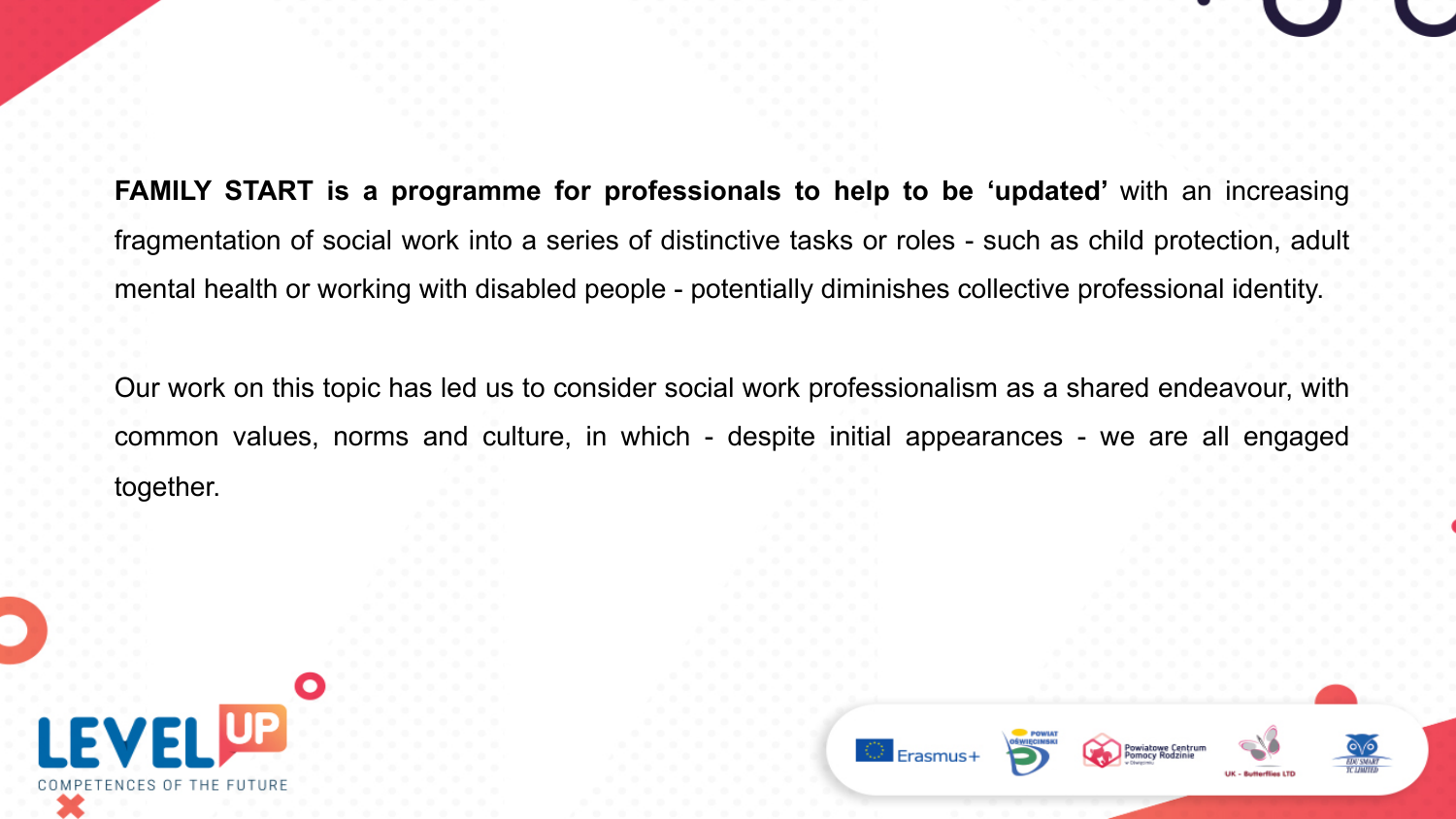#### **Key areas of skill**

We have identified certain key areas of skill that we consider to be important for autonomous professional practice across all social work roles:



These areas are best thought of as 'organising themes' for thinking in a holistic way about professional skills. Being flexible for example means that the Social Workers and Social Care workers should be able to adapt the best strategies for a client and the client's family.



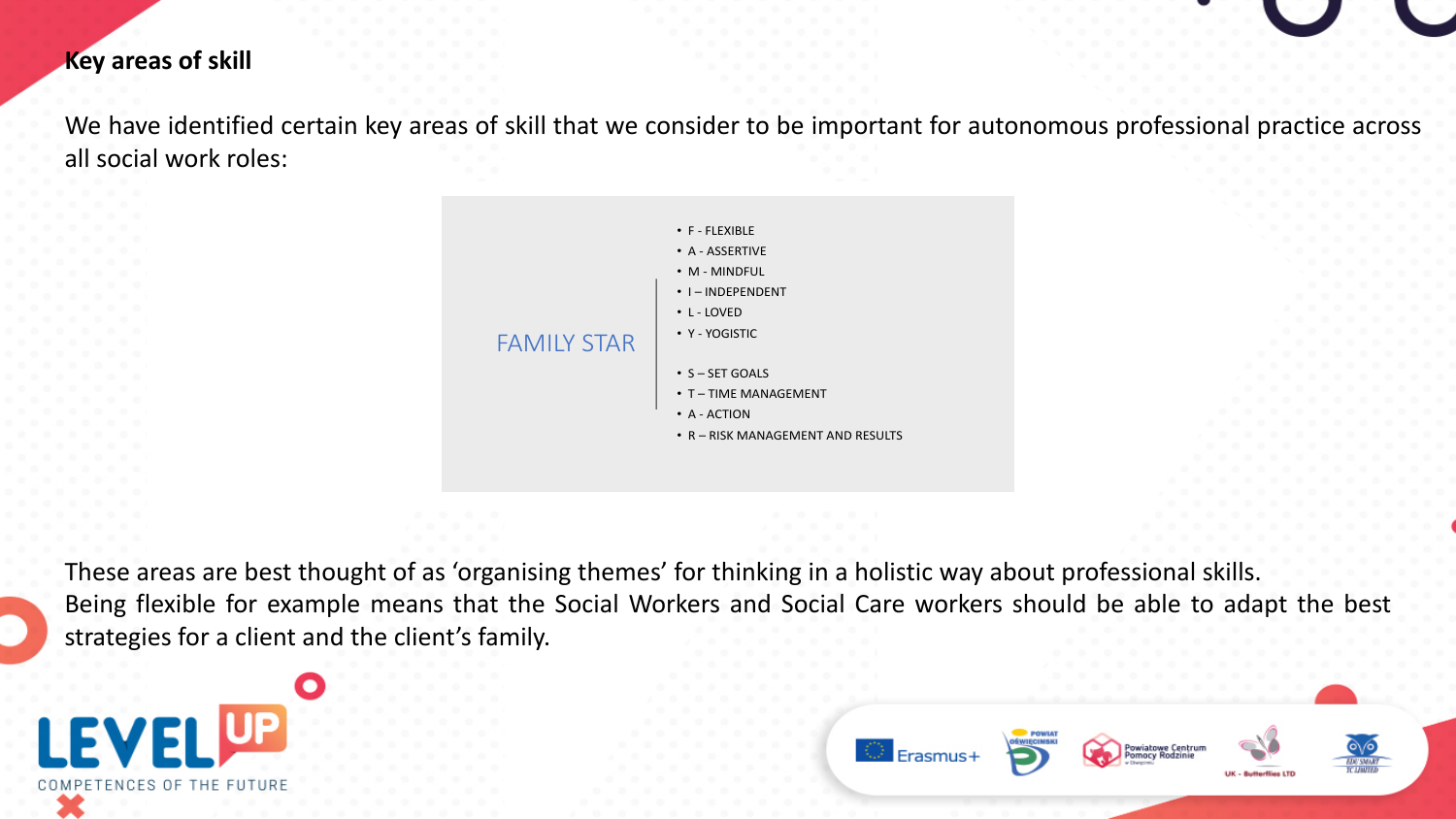FAMILY STAR covers specific areas of social care workers' skills which are essential to enabling families and individuals to thrive and in line with the Family Centres initiatives:



 $\circ$  Erasmus+

Powiatowe Centrum<br>Pomocy Rodzinie

**DU SMAR** 

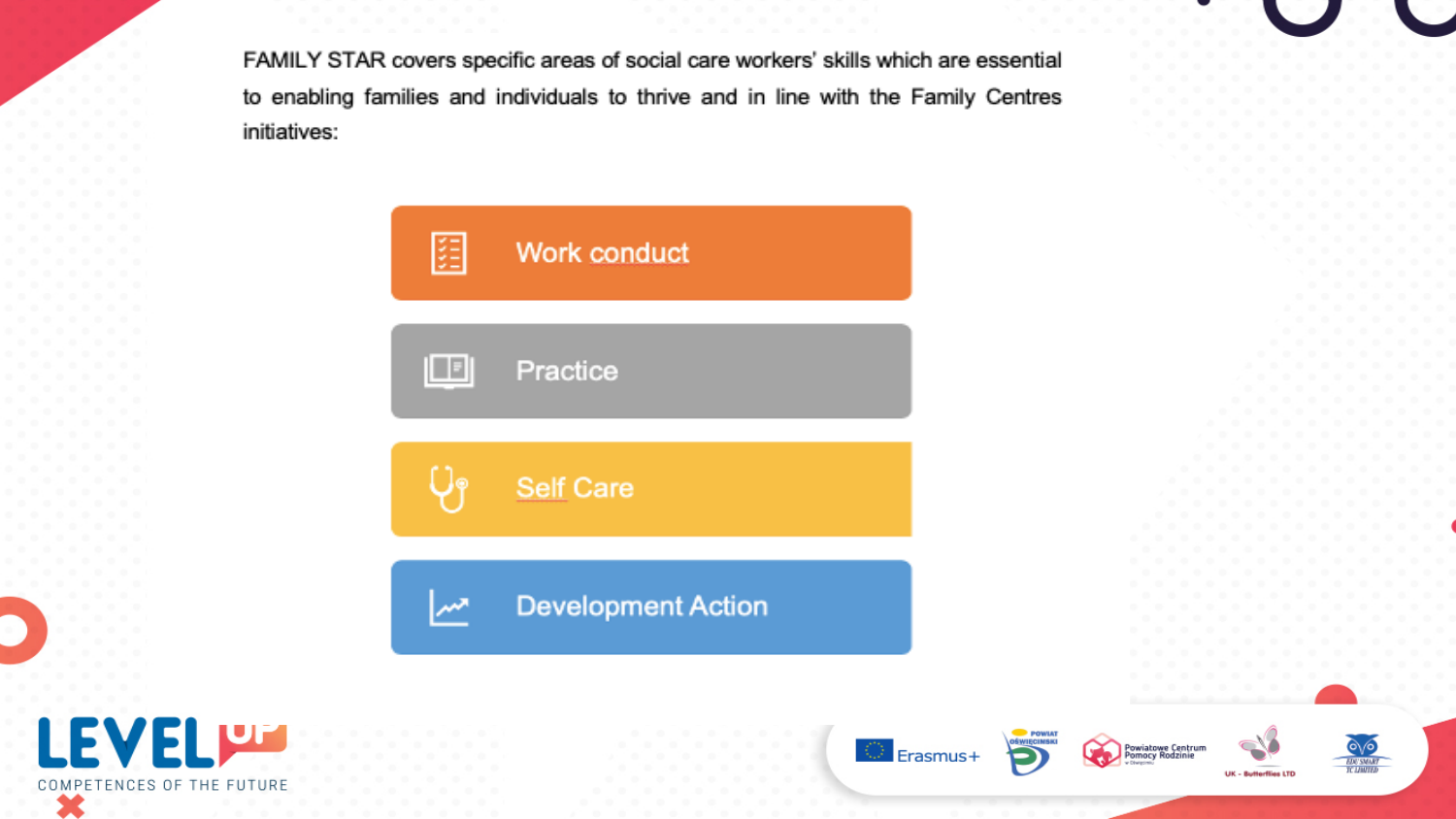

The standard will include:

- Tools facilitating independent diagnosis of employee competences and skills, used to identify competence gaps and selection of appropriate teaching methods and educational path,

C Erasmus

- Social assistance worker model a list of competences that the social assistance worker should have,
- Educational path how to become a Social Worker in Poland, UK and Ireland
- Educational path how to become a social care worker in Poland, UK and Ireland

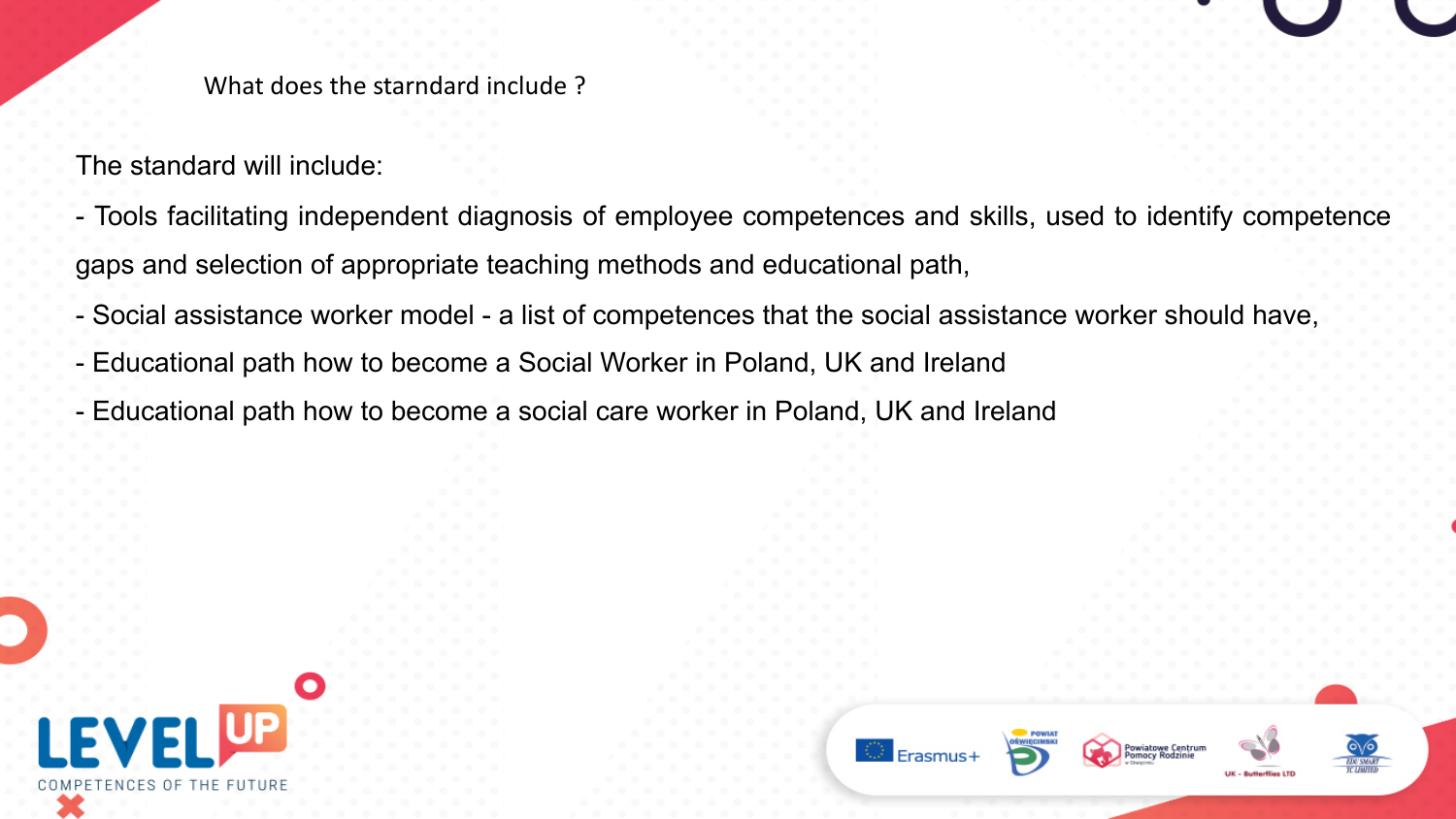#### FLEXIBLE STRUCTURE OF THE STANDARD - FAMILY STAR

The standard will have a flexible structure, and its modules and modular units can be updated (modified, supplemented or replaced), without destroying the structure of the standard, to adapt the content to make possible corrections and further additions.

Thanks to this:- the educational process (teaching and learning) will be focused on achieving specific, measurable learning outcomes in the form of knowledge, skills and social competences enabling the performance of specific professional tasks,- the principle of transfer of knowledge in lifelong learning sector, skills and social competences previously acquired by the participants in the course of formal, nonformal and informal learning in the work environment will be widely used and implemented via cascade training at work.



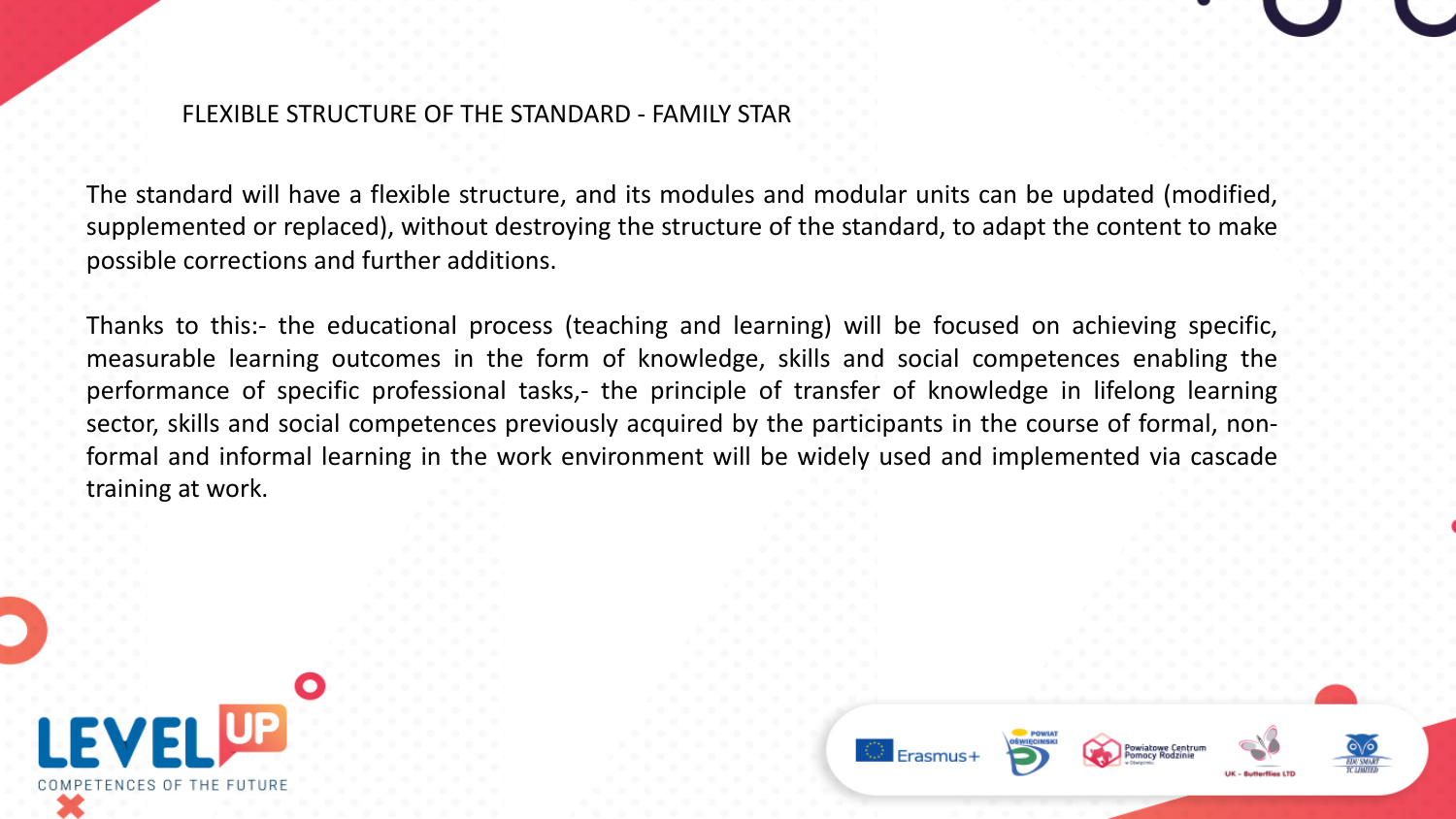#### FAMILY STAR program strategies

FAMILY STAR programme consists of various strategies developed for the Social Workers and Social Care Workers in Poland, UK, Ireland.

The tools, tests, forms, templates, cards, questionnaires are widely used to support parents/ careers and their families by local authorities and voluntary sector services.

Tools and resources can also be used to capture the voice of clients' perspective and needs.

This method enables Social Workers and Social Care workers to be more efficient in their work with no place for being subjective.

Rich content developed during this project will give workers and clients the effect of synergy alongside effective parenting strategies.

Social workers and social care workers will be required to use the same tools.



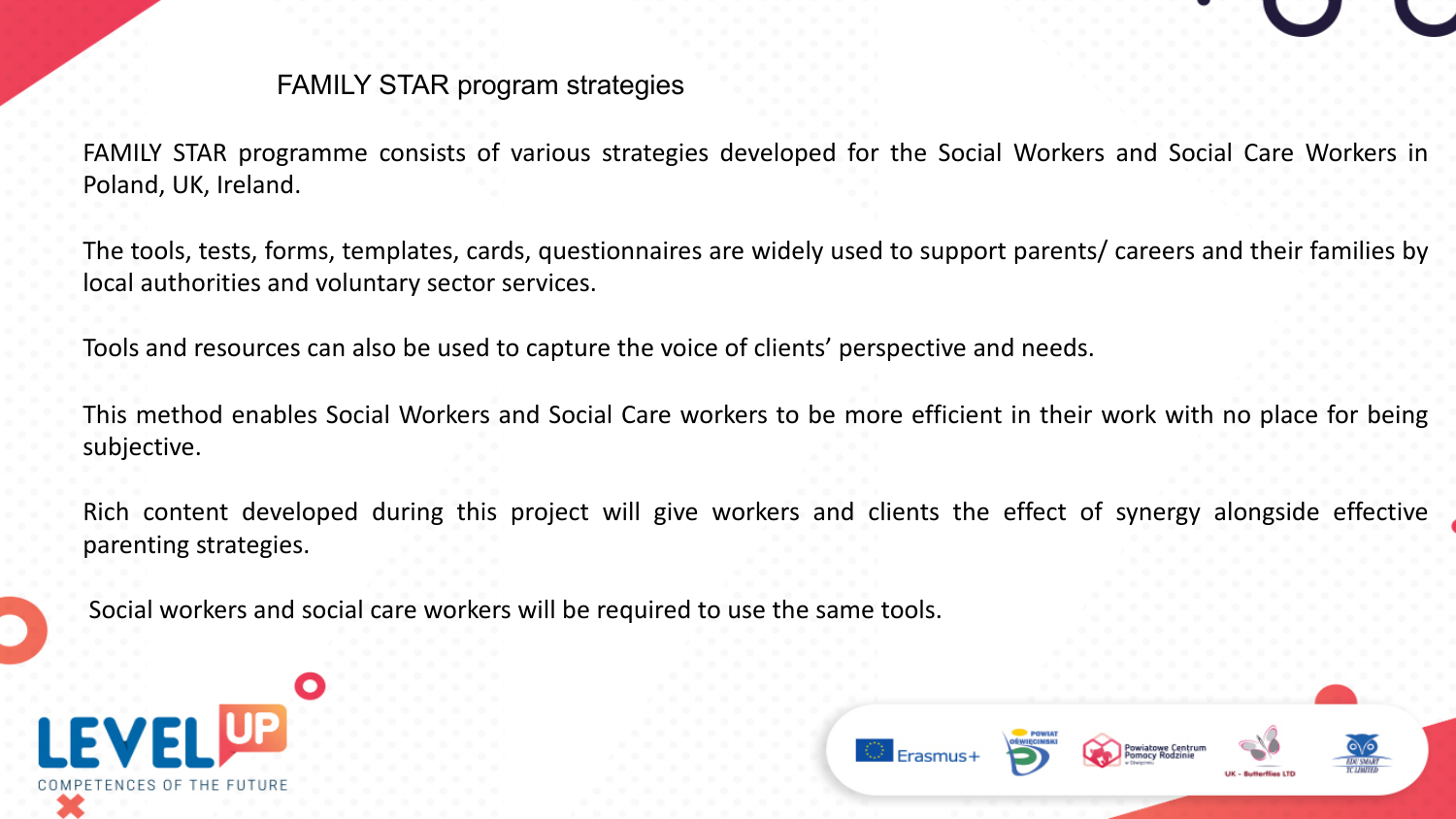FAMILY STAR development collaborators

FAMILY STAR method will help to look differently at the social assistance for a client through properly constructed forms and questions, as well as the assessments developed by and for the social assistance client and worker.

It is an innovative method due to the nature of the documents used and the win-win approach.

This method requires a partnership.

There is no place for inequality. A social worker and social care worker must be equally satisfied with the work done and the plan created, so that there is no discomfort from the work being done by the worker.

This will ensure effective overcoming of burnout, which often affects workers in this industry.

Also, the client must be equally satisfied with the work done and the plan created, so that there is no discomfort from the work being done by the client.

This will ensure effective overcoming of burnout of the workers, which often affects Social Care field.



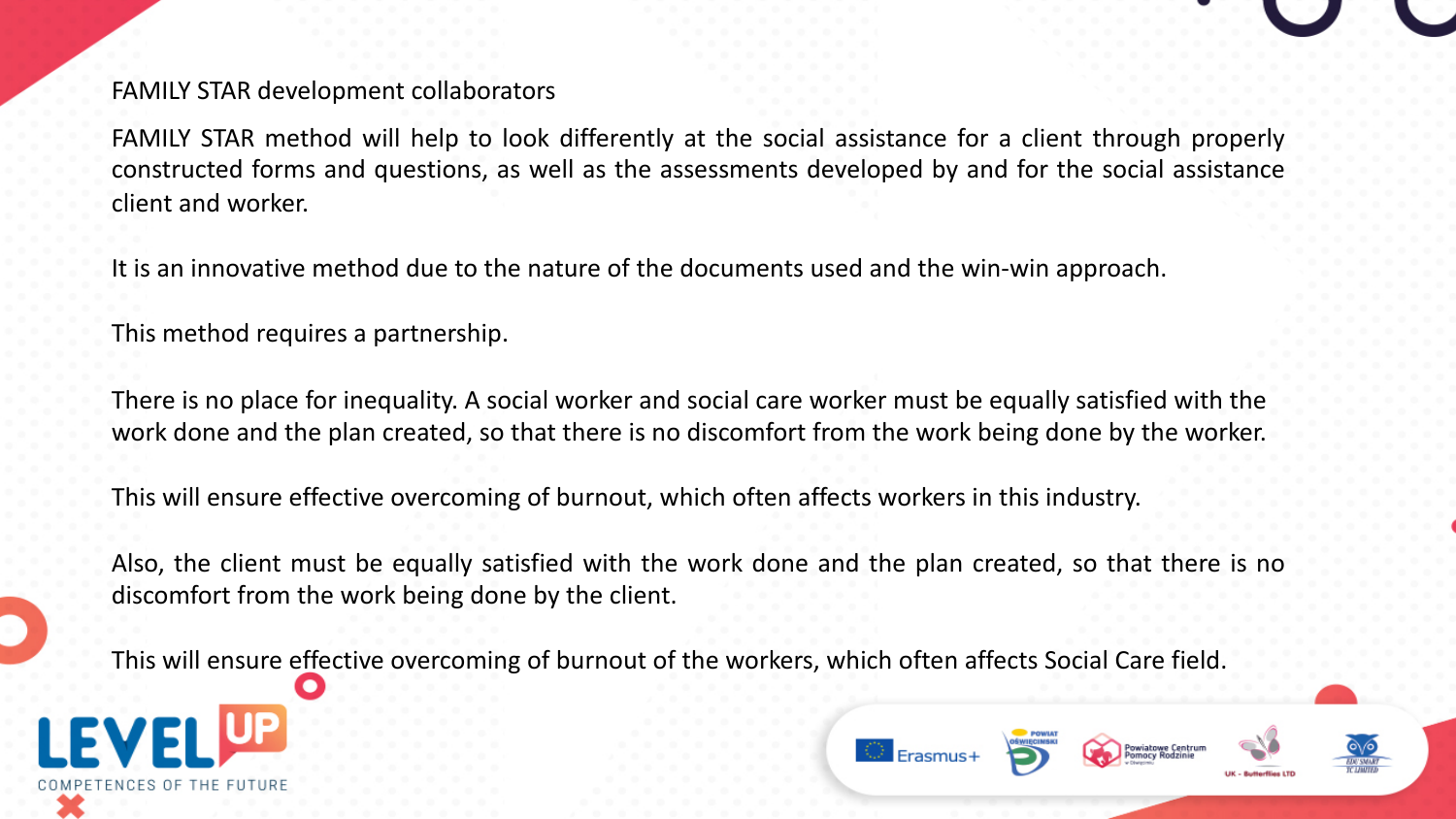### **FAMILY START SUMMARY**

Significant policy changes and the number of Poles living in the UK and Ireland, the increasing number of immigrants living in Poland, brought the legal protection of the title 'Social Worker', which shifts in the educational requirements for social work from diploma-level to degree-level, recognition of the need for national regulation of Social Workers and social care workers.

Depending on individual's point of view, these developments can be seen as enhancing professionalism (which, after all, is usually stated as the intention of such policy measures). Alternatively, the increased government control of social work – such as inspections and prescribed procedures - can be interpreted as undermining professional skills, expertise and autonomy.



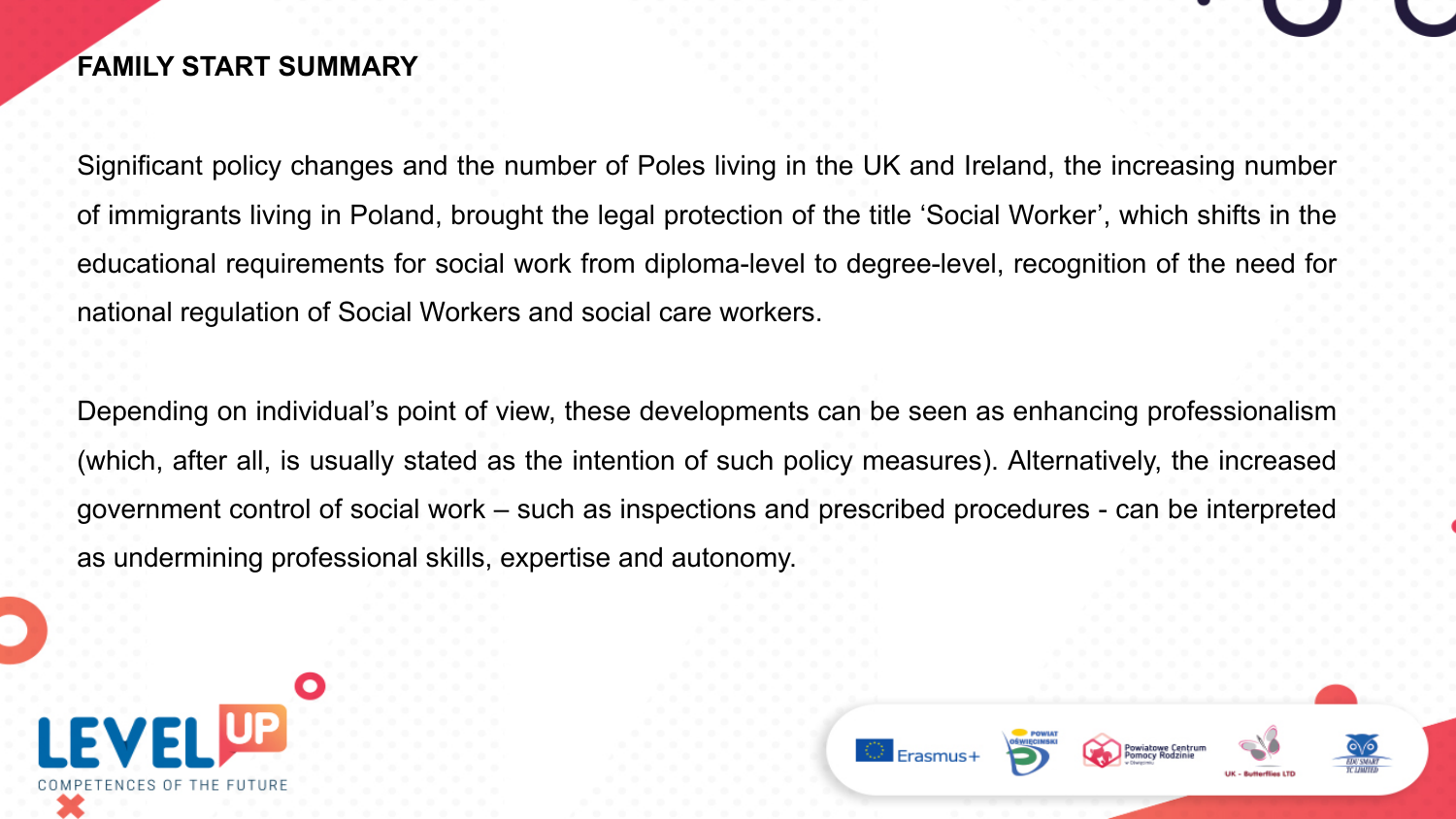

1. Standard of professional competence for social workers, family assistants and family coordinators 2. Tools for performing professional tasks by social workers - FAMILY STAR program 3. Guide and instructions for social workers / family support workers on how to work with the family using the FAMILY STAR tools

During the event in this difficult COVID era we will also find time to network not only locally but also nationally and internationally.

You will find the outcomes:

https://www.edusmart-tc.net/level-up-outputs